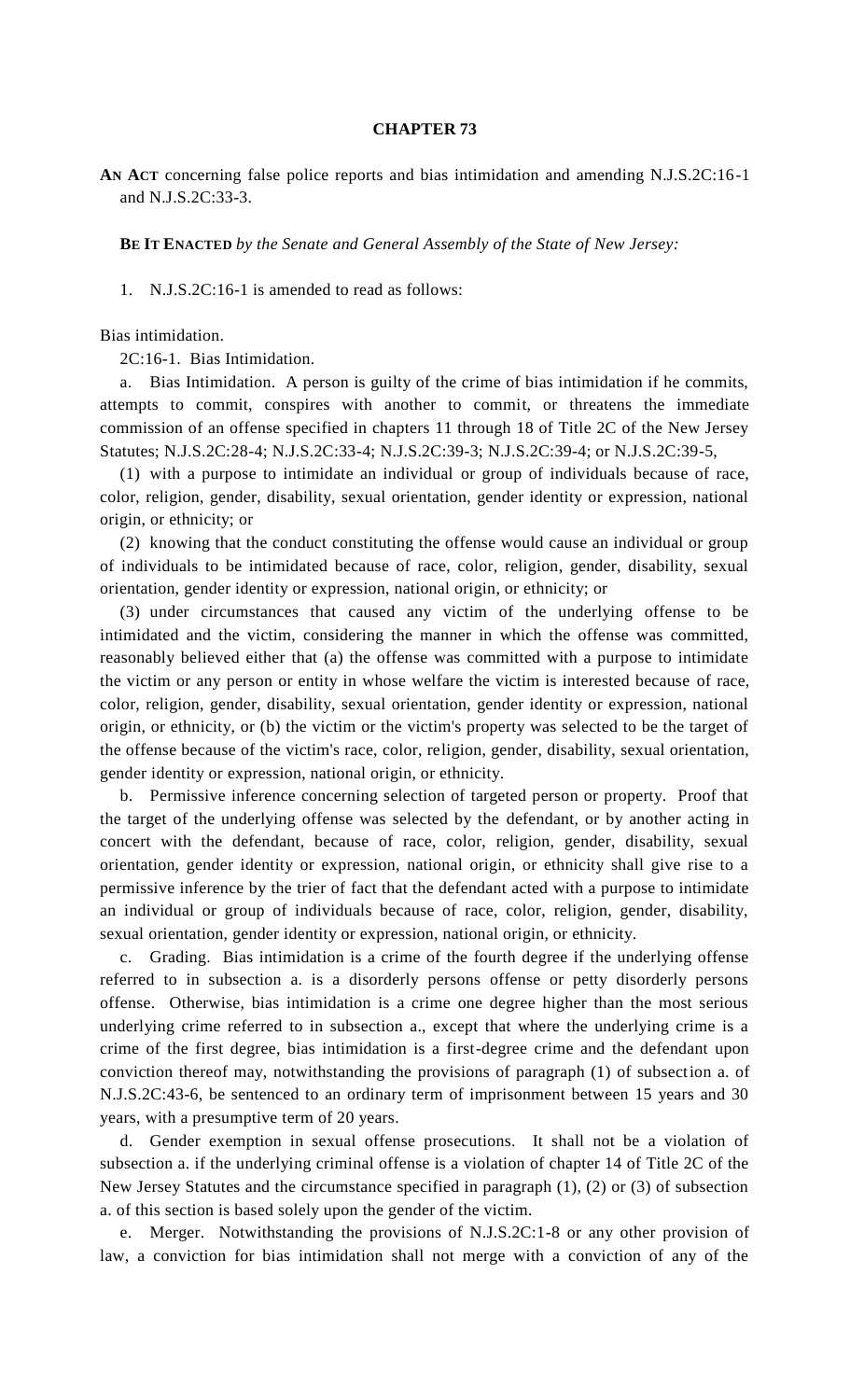underlying offenses referred to in subsection a. of this section, nor shall any conviction for such underlying offense merge with a conviction for bias intimidation. The court shall impose separate sentences upon a conviction for bias intimidation and a conviction of any underlying offense.

f. Additional Penalties. In addition to any fine imposed pursuant to N.J.S.2C:43-3 or any term of imprisonment imposed pursuant to N.J.S.2C:43-6, a court may order a person convicted of bias intimidation to one or more of the following:

(1) complete a class or program on sensitivity to diverse communities, or other similar training in the area of civil rights;

(2) complete a counseling program intended to reduce the tendency toward violent and antisocial behavior; and

(3) make payments or other compensation to a community-based program or local agency that provides services to victims of bias intimidation.

g. As used in this section "gender identity or expression" means having or being perceived as having a gender related identity or expression whether or not stereotypically associated with a person's assigned sex at birth.

h. It shall not be a defense to a prosecution for a crime under this section that the defendant was mistaken as to the race, color, religion, gender, disability, sexual orientation, gender identity or expression, national origin, or ethnicity of the victim.

2. N.J.S.2C:33-3 is amended to read as follows:

False public alarms.

2C:33-3. False Public Alarms. a. (1) (a) Except as otherwise provided in this section, a person is guilty of a crime of the third degree if he initiates or circulates a report or warning of an impending fire, explosion, crime, catastrophe, emergency, or any other incident knowing that the report or warning is false or baseless and that it is likely to cause evacuation of a building, place of assembly, or facility of public transport, or to cause public inconvenience or alarm. (b) A person is guilty of a crime of the second degree if the false alarm involves a report or warning of an impending bombing, hostage situation, person armed with a deadly weapon as defined by subsection c. of N.J.S.2C:11-1, or any other incident that elicits an immediate or heightened response by law enforcement or emergency services.

(c) A person is guilty of a crime of the second degree if the false alarm involves a report or warning about any critical infrastructure located in this State. For purposes of this subparagraph, "critical infrastructure" means any building, place of assembly, or facility that is indispensably necessary for national security, economic stability, or public safety.

(2) A person is guilty of a crime of the third degree if he knowingly causes the false alarm to be transmitted to or within any organization, official or volunteer, for dealing with emergencies involving danger to life or property.

b. A person is guilty of a crime of the second degree if in addition to the report or warning initiated, circulated or transmitted under subsection a. of this section, he places or causes to be placed any false or facsimile bomb in a building, place of assembly, or facility of public transport or in a place likely to cause public inconvenience or alarm. A violation of this subsection is a crime of the first degree if it occurs during a declared period of national, State or county emergency.